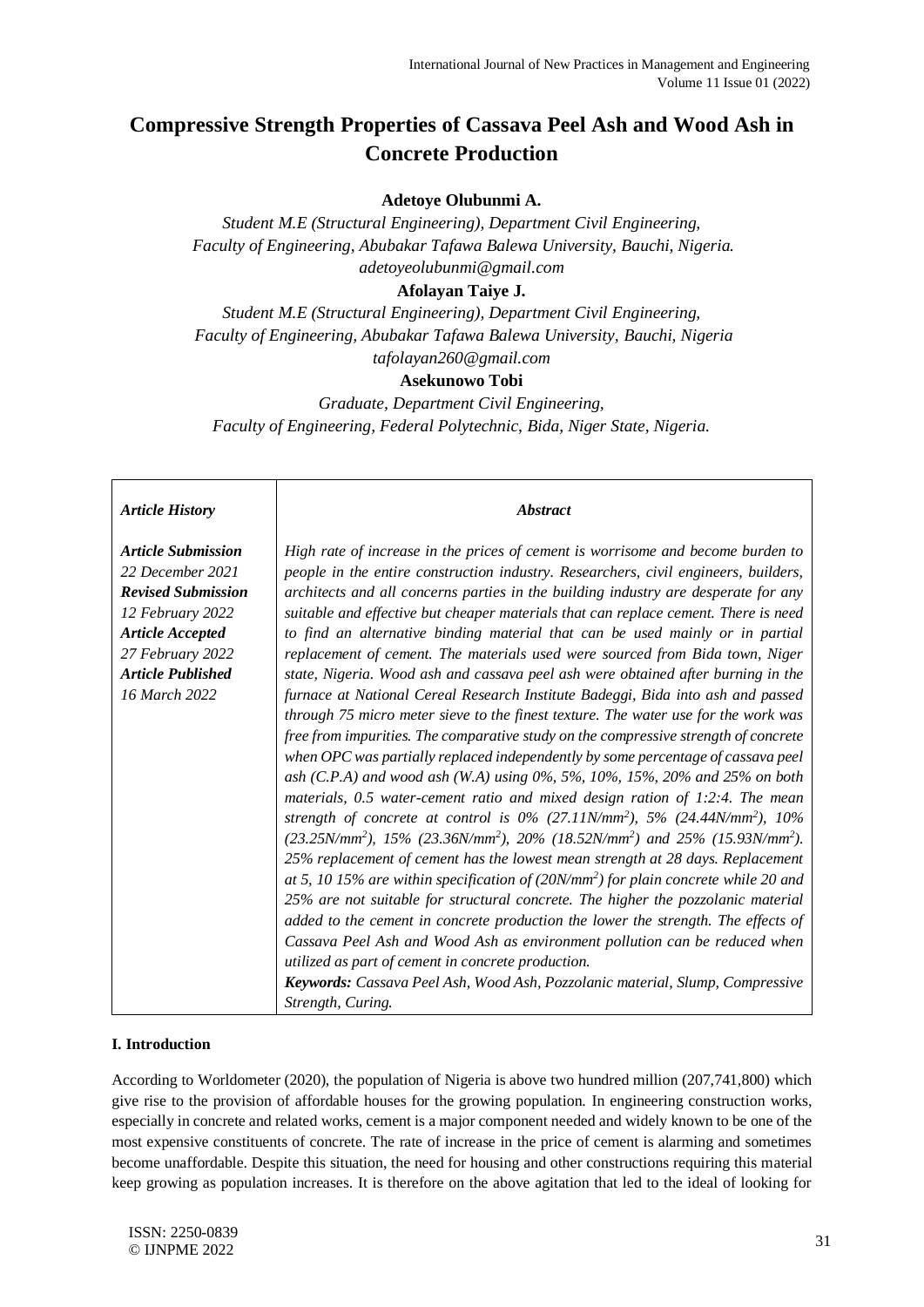some agricultural waste products such as cassava peel ash (CPA) and wood ash as a replacement or substitutes to the use of cement in concrete works, the possibility which could minimize the use of cements and also reduces the total cost of construction. Wood Ash (W.A) and Cassava Peel Ash (C.P.A) are both pozzolans which possess little or no Cementous value but react with calcium hydroxide at ordinary temperature to form compounds possessing Cementous properties. Apozzolan is a siliceous material that can be used as partial substitution for cement in mortar mixture; pozzolan particles in a Cementousreaction with calcium hydroxide i.e. lime and alkalis. Pozzolans are effective at lowering the mortar heat of hydrated which improves workability and durability. Pieces of wood served as environmental threat in saw mill and some are collected as waste product while cassava peel are also available as agricultural waste. The application of this material could reduce the environmental impact and also serve for economic purpose when partially replaced with cement in concrete production.

#### **II. Literature Review**

#### **a. Agricultural wastes as a pozzolans**

Canadian Standard Association, (2000) defined Pozzolan as a material containing siliceous or aluminasiliceous element which in finely form and in the presence of moisture will combine with calcium hydroxide chemically at room temperature to form compounds possessing cementitious properties.

Agricultural wastes such as wood ash, sugarcane bagasse ash, groundnut husk ash, corn cob ash and cassava peel ash are good cementing materials, they combine with cement and sand to provide a good quality concrete. According to FAOSTAT (2018) Nigeria is regarded as the second-largest maize producer in Africa. Mangi et al. (2017) conducted an investigation on pozzolanic properties of sugarcane bagasse ash concluded that the that sugarcane bagasse ash can replace cement up to 5% and the combined sum of alumina, silica and ferrous oxide was 78.2 %. Cassava is a major source of carbohydrates with Africa being the world's production center. The peel from cassava tubers formssolid waste. The high rate of producing flour and garri from Cassava generates wastes which would be more problematic. To avoid this, the peels are converted for better use in concrete production.

Concrete is a construction material which possess a very good durability and widely used for various types of structures. For a long time, concrete was considered to be very durable material that requires little or no maintenance and thereby reduces cost. Some environmental phenomena are well known and significantly contribute to the durability of reinforced concrete structures. Adesanya and Raheem, (2009) conducted a study and revealed that corncob ash replaced Portland cement up to 25% and beyond this, the strength of the concrete begins to decline. Adebisi et al. (2019) reviewed 18 articles on corncob ash and gave an average optimum allowable replacement of cement with CCA as 14%. Sani et al. (2019) investigated the use of corn cob ash as a response surface for compressive strength of high-performance concrete. Cassava peel ash, rice husk ash, Neem seed husk ash, volcanic ash (VA), pulverized burnt clay (PBV) and wood ash are good pozzolanic materials because of their reaction with lime (Calcium hydroxide) to form a Cementous material that is liberated during the hydration of cement. Amorphous silica present in the pozzolanic materials such as cassava peel ash and wood ash combine with lime and forms Cementous materials. These materials help improve the strength of concrete, reduce liberation of heat which is good for mass concrete and contributes significantly to the durability of concrete (IJERT, 2012)

#### **b. Wood Ash / Saw Dust Ash**

The advantages of trees are numerous. It helps to cool the environment and also provides oxygen for human respiration. The wood ash is a good pozzolanic material, it helps to improve porosity and also impact strength to concrete. Wood ash is a solid residue of the burning wood or combustion of sawdust in air. It composed of carbonates and oxides of metals such as Calcium and potassium which is compounded in the plant's woody tissues that are present in the residue. According to the specific gravity of wood ash obtained from a bakery in Minna, Niger State, Nigeria was 2.13 and the bulk density 760 kg/m<sup>3</sup>. Because of its being usually rich in calcium carbonate, which is a good binding agent and its other chemical components, wood ash acts as a pozzolana with good stabilizing properties. Wood ash is one of the oldest stabilizers known. It is good water proofer and has good binding properties. Elinwa (2016) reported that Saw dust ash is pozzolanic in nature, it reacts with the hydration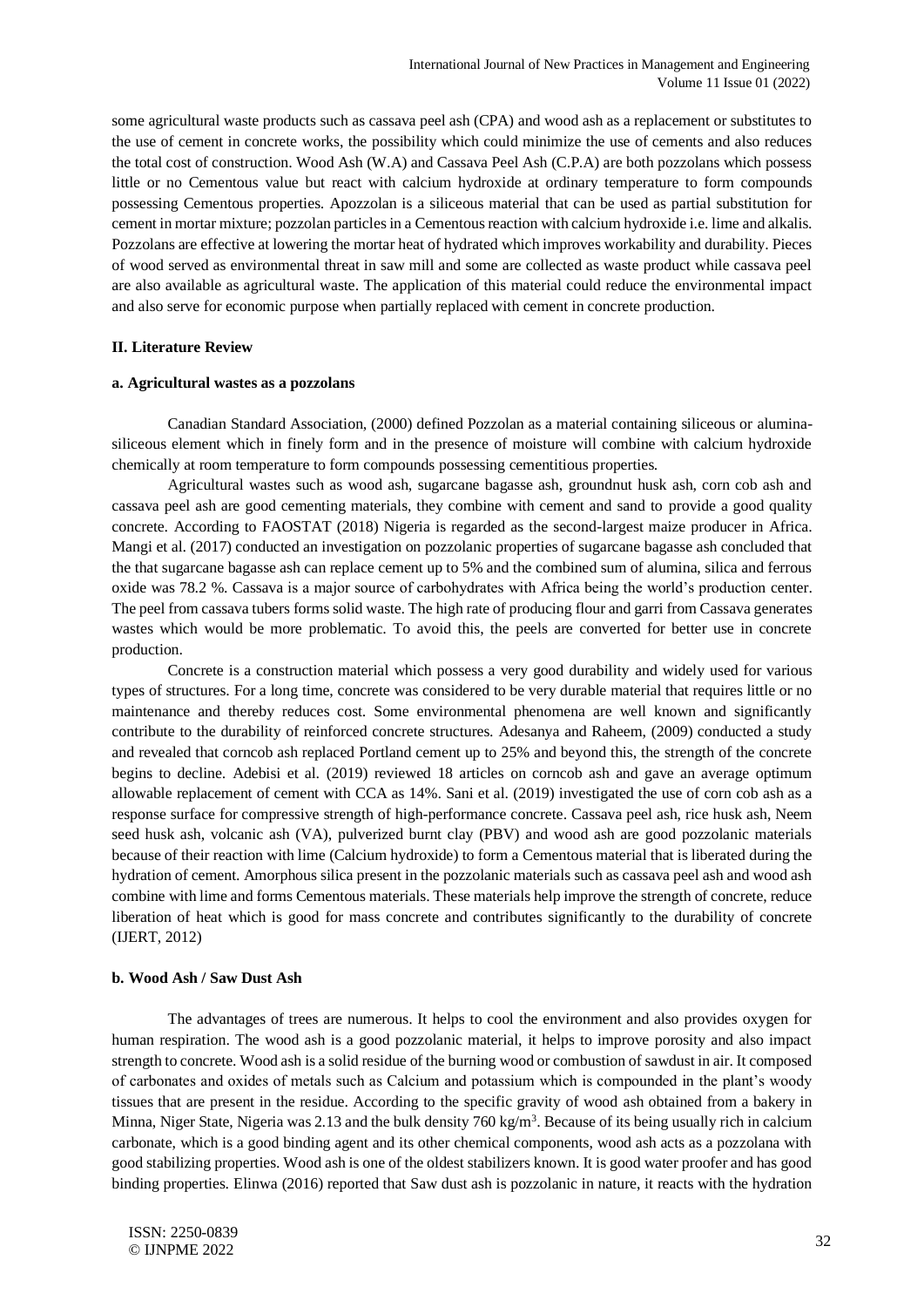product of cement  $Ca(OH)_2$  to produce C-S-H which add strength to concrete. The results obtained from the investigation of the use of Saw Dust Ash as an inhibitor for reinforcement corrosion in concrete showed that it is very effective and can be used to control corrosion. addition of SDA to concrete can be effective in the control of corrosion (Elinwa,2016).Fajobi and Ogunbanjo (1994) used wood ash to impact greater strength to sub-grade and also established that the amount of wood ash to be added to soil for optimum compressive strength is about 10% by weight, while Amu et al. (2005) have used wood ash in the stabilization of lateritic soil. Amu et al. (2005) reported the investigation conducted on wood ash in the stabilization of lateritic soil. He got the hard wood from a sawmill in Ado Ekiti, Nigeria. The hardwood was burnt under control heating and ash obtained was light brown in colour passing through the sieve 0.2 mm aperture.

## **c. Cassava Peel Ash**

Cassava Peel is a by-product of a processed cassava. According to Adesanya et al. (2009) cassava peel constitutes20-35% of the entire weight of tuber. Cassava peel constitutes to environmental problem and there is need to recycle them in order to make them more useful to the environment. cassava peel ash is a by-product of incinerated cassava peel which can be gotten from processing cassava. Cassava, a tuber crop is well grown in all ecological zones of Nigeria, but mostly in the southern parts of the country. Cassava is an energy given food when consumed, very rich in carbohydrate, starch, fats, protein, ash, fibres and can also be used as a raw material for production industries. (IJERT, 2012). In recent times, efforts have been geared towards the use of cassava as a pozzolanic material, to replace cement in concrete production because of its pozzolanicity. The re-use of cassava peels ash assists in protecting humans from environmental pollution and severe ecological problem. To reduce the dangers caused by CPA, it's reuse as a pozzolanic material is given good attention (IJERT, 2012).

A study conducted by Salau et al. (2011) on pozzolanic potential of CPA showed that cassava peel ash possesses 79% of combined silica, alumina and ferric oxide. The work studied the effect of CPA on workability, compressive and flexural strengths of concrete when used as a partial substitute for cement.

### **III. Materials and methods**

### **a. Materials**

The materials used for this work include the following; aggregates, cement, wood ash, cassava peel ash and water. The coarse aggregate used was obtained from the river bank in Bida town and the cement used for this project work was Dangote Ordinary Portland Cement. Others are wood ash, cassava peel ash obtained after burning in the furnace after burning in the furnace at Baddegi research institute, Bida into ash and passed through 75 micro meter sieve to the finest texture. The water use for this project was a pure tap water gotten from Bida town, Niger state, Nigeria.

### **b. Methods**

The comparative study on compressive strength of concrete when O.P.C was partially replaced independently by some percentage of cassava peel ash (CPA) and wood ash (W.A) using 0%, 5%, 10%, 15%, 20% and 25% on both materials. The methodology of achieving the set goal includes;

- subjecting the cassava peel (CP) and wood ash to a controlled incineration, through drying, burning and grinding to form cassava peel ash (CPA) and wood ash.
- Carrying out the physical test and analysis of the materials properties
- Batching of the cassava peel ash (CPA) and wood ash and sourcing of other necessary materials such as ordinary Portland cement (OPC), coarse aggregate (Granite) fine aggregate (Sharp sand), water, cube moulds size 150x150x150mm, mixing pan, measuring pan, weighing machine/scale, and scoops.
- Measuring, mixing and casting of various concrete cubes with respect to BS code 8110, 1990. The concrete cubes will be produced using a specified mixing percentage (s) of cassava peel ash (CPA and wood ash respectively with cement.
- Conduct test for the strength of the concrete (Crushing strength test) of all the cubes.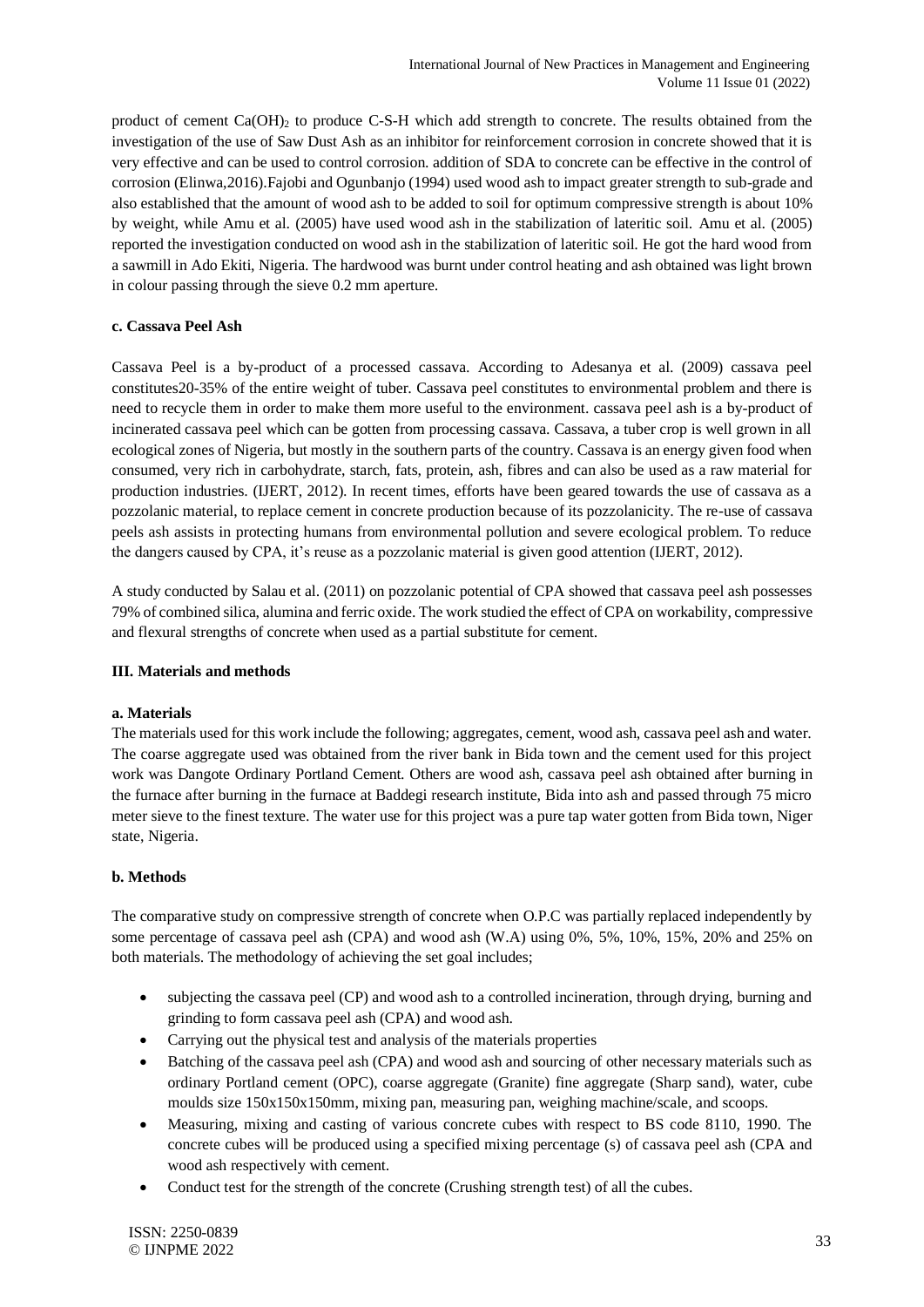- Curing of the concrete for 7,14, 21 and 28days to get the determine the utmost strength of the concrete.
- Crushing of concrete to determine the compressive strength at various percentage replacements.

#### **c. Compressive strength test (BS 812 part 110; 1990)**

- The design mix used was absolute value method or batching by weight method
- The cement and fine aggregate (wood ash, cassava peel ash and sharp sand) were mixed thoroughly and the coarse aggregate was added, the required water for mixing was added and it was thoroughly mixed with the aggregate.
- The mould of 150mm x 150mm was quoted with lubricating oil and all the screw and nut were fastened.
- The mould was filled with the mixed sample in three layers and compacted in each later with 27 blows of the tamping rod then the surface of the mould was levelled with spatula.
- The cubes were kept for 24hours. It was de-moulded and weighed then it was placed in the curing tank to be cured.
- The cube was cured for 7,14,21 and 28 days so 56 cubes were casted, each cube were removed from the curing tank and it was weighed before crushing at their specified data

Cross-sectional Area N/mm<sup>2</sup>

 $Compressive strength =$  Load



*Figure 1: Compressive strength machine*

#### **IV. Result and Discussion**

**a. Result**

| <b>Chemical</b><br>composition | SiO <sub>2</sub> | Al <sub>2</sub> O <sub>3</sub> | Fe <sub>2</sub> O <sub>3</sub> | CaO   | MgO  | Na <sub>2</sub> O | $K_2O$ | SO <sub>3</sub> | LOI  |
|--------------------------------|------------------|--------------------------------|--------------------------------|-------|------|-------------------|--------|-----------------|------|
| <b>Cement</b>                  | 20.80            | 3.10                           | 2.50                           | 64.50 | 1.70 | 0.23              | 0.85   | 2.50            | 3.40 |
| Wood ash                       | 42.5             | 17.0                           | 5.4                            | 8.0   | 3.0  | 1.7               | 5.0    | 4.8             | 7.16 |
| C.P. A                         | 51.79            | 9.57                           | 4.23                           | 10.20 | 2.9  | 1.37              | 10.74  | l.52            | 6.10 |

*Table 1. Result of Chemical Analysis of* Cement, Wood ash and C.P.A.

#### *Table 2. Slump Test*

| <b>Replacement</b> | 0%   | 5%               | 10%  | 20%  | 30%  | 40%  |
|--------------------|------|------------------|------|------|------|------|
| Water cement ratio | 0.50 | 0.50             | 0.50 | 0.50 | 0.50 | 0.50 |
| Slump (mm)         |      |                  |      | 5.5  |      |      |
| Slump type         | True | T <sub>rue</sub> | True | True | True | True |

After the test was carried out at different replacement (0%,5%,10%,15%,20%,25%) using 0.50 water/cement ratio and mixed design of 1:2:4 and it was found that the replacements have true slump therefore all the samples are within the specification of BS 1881-102:1993.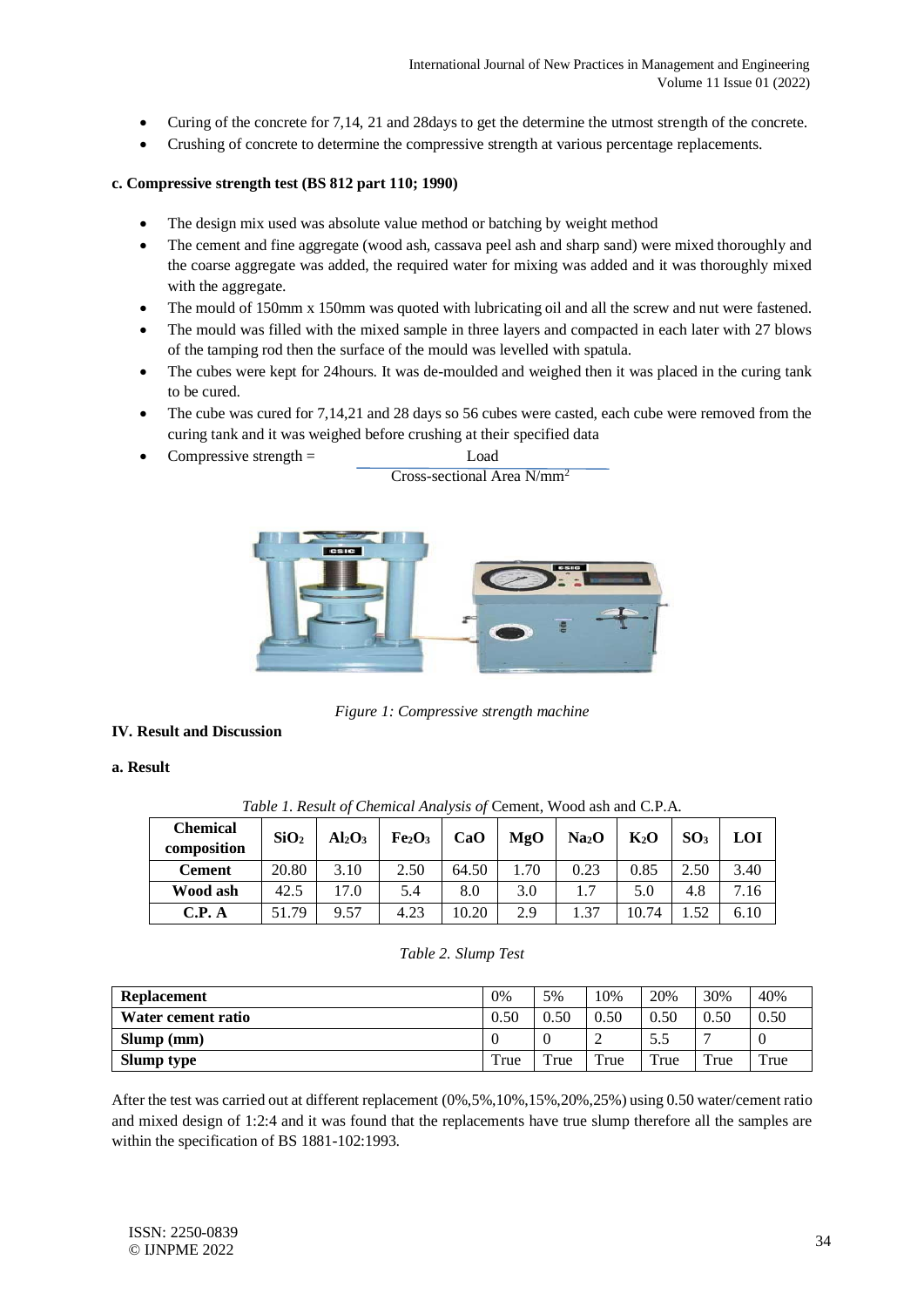| Number of trials                                     |        |        |
|------------------------------------------------------|--------|--------|
| Mass of glass jar + cover $(g)(M1)$                  | 265.30 | 257.84 |
| Mass of glass jar + cover + sample (g)(M2)           | 465.16 | 457.99 |
| Mass of glass jar + cover + sample + water $(g)(M3)$ | 874.57 | 879.07 |
| Mass of glass jar + cover + water (g)(M4)            | 754.83 | 755.81 |

*Table 3. Specific Gravity Result (fine aggregate)*

$$
\text{Specific gravity}\,\text{Gs} = \frac{M2 - M1}{(M4 - M1) - (M3 - M2)}
$$

## **Trial A**

 $Gs = \frac{465.16 - 265.30}{(754.93 - 265.30) \cdot (974.57)}$  $\frac{100110 - 200100}{(754.83 - 265.30) - (874.57 - 465.16)} = 2.49$ 

**Trial B**

$$
G.s = \frac{457.99 - 257.84}{(755.81 - 257.84) - (879.07 - 457.99)} = 2.6
$$

Average specific gravity = 
$$
\frac{GsA + GSB}{2}
$$

$$
\frac{2.49+2.61}{2}=2.55
$$

|  | Table 4. Specific Gravity Result (wood ash) |  |
|--|---------------------------------------------|--|
|  |                                             |  |

| Number of trials                                   | A   |     |
|----------------------------------------------------|-----|-----|
| Mass of glass jar + cover $(g)(M1)$                | 360 | 350 |
| Mass of glass jar + cover + sample (g)(M2)         | 560 | 550 |
| Mass of glass jar + cover + sample + water (g)(M3) | 960 | 960 |
| Mass of glass jar + cover + water (g)(M4)          | 850 | 850 |

$$
\text{Specific gravity}\,\text{Gs} = \frac{M2 - M1}{(M4 - M1) - (M3 - M2)}
$$

**Trial A**

$$
Gs = \frac{560 - 360}{(850 - 360) - (960 - 560)} = 2.2
$$

#### **Trial B**

$$
GS = \frac{550 - 350}{(850 - 350) - (960 - 550)} = 2.1
$$

Average specific gravity = 
$$
\frac{GSA + GSB}{2}
$$

$$
\frac{2.2+2.1}{2}=2.15
$$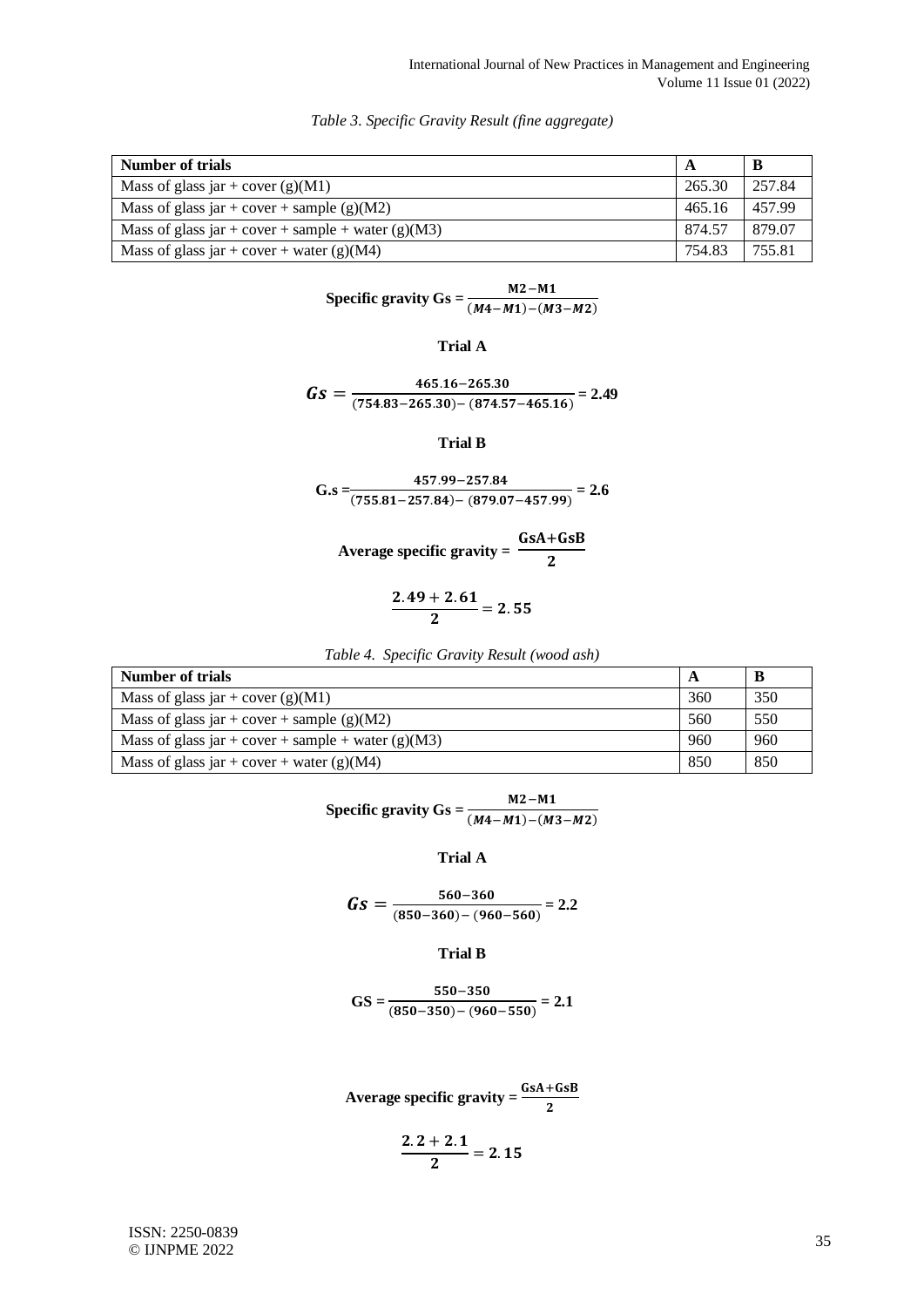| Number of trials                                   |        |     |
|----------------------------------------------------|--------|-----|
| Mass of glass jar + cover $(g)(M1)$                | 387.31 | 382 |
| Mass of glass jar + cover + sample (g)(M2)         | 487.31 | 482 |
| Mass of glass jar + cover + sample + water (g)(M3) | 710.20 | 700 |
| Mass of glass jar + cover + water (g)(M4)          | 650.10 | 640 |

*Table 5. Specific Gravity result on (cassava peel ash)*

**Specific gravity Gs** =  $\frac{M2 - M1}{(M4 - M1) - (M3 - M2)}$ 

**Trial A**

$$
Gs = \frac{487.31 - 387.31}{(650.10 - 387.31) - (710.20 - 487.31)} = 2.5
$$

**Trial B**

$$
GS = \frac{482 - 382}{(640 - 382) - (700 - 482)} = 2.55
$$

Average specific gravity = 
$$
\frac{GsA + GSB}{2}
$$

$$
\frac{2.\,50+2.\,55}{2}=2.\,53
$$

*Table 6. Showing mix design calculation*

| Percentage   | <b>Coarse</b> | <b>Fine</b> | Cassava | <b>Wood</b> | Cement(kg) |
|--------------|---------------|-------------|---------|-------------|------------|
| replacement% | agg(kg)       | agg(kg)     | ash(kg) | ash(kg)     |            |
| 0%           | 54.88         | 26.54       |         | $\theta$    | 13.72      |
| 10%          | 54.88         | 26.54       | 0.68    | 0.68        | 12.35      |
| 15%          | 54.88         | 26.54       | 1.03    | 1.03        | 11.66      |
| 20%          | 54.88         | 26.54       | 1.37    | 1.37        | 10.98      |
| 25%          | 54.88         | 26.54       | 1.72    | 1.72        | 1029       |

*Table 7. Compressive Test Result for Plain Concrete (0% Replacement)*

| Age | <b>Cube</b>  | Weight<br>of | of<br><b>Density</b> | Load | Compressive         | Mean<br>compressive |
|-----|--------------|--------------|----------------------|------|---------------------|---------------------|
|     | No.          | $cube$ (kg)  | cube $(kg/m3)$       | (KN) | strength $(N/mm^2)$ | strength $(N/mm^2)$ |
| 7   | A            | 8            | 2370.37              | 410  | 18.22               |                     |
|     | B            | 9            | 2666.67              | 433  | 19.24               | 19.1                |
|     | $\mathsf{C}$ | 8.6          | 2548.15              | 450  | 20                  |                     |
| 14  | A            | 8.3          | 2459.26              | 560  | 24.89               |                     |
|     | B            | 8.6          | 2548.14              | 580  | 25.78               | 25.19               |
|     | $\mathsf{C}$ | 8.3          | 2459.26              | 560  | 24.89               |                     |
| 21  | A            | 8.8          | 2607.41              | 540  | 24                  |                     |
|     | B            | 9.0          | 2666.67              | 480  | 21.33               | 23.70               |
|     | $\mathsf{C}$ | 8.7          | 2577.78              | 580  | 25.78               |                     |
| 28  | A            | 8.2          | 2429.63              | 600  | 26.67               |                     |
|     | B            | 8.4          | 2488.89              | 580  | 25.78               | 27.11               |
|     | $\mathsf{C}$ | 8.5          | 2518.52              | 650  | 28.89               |                     |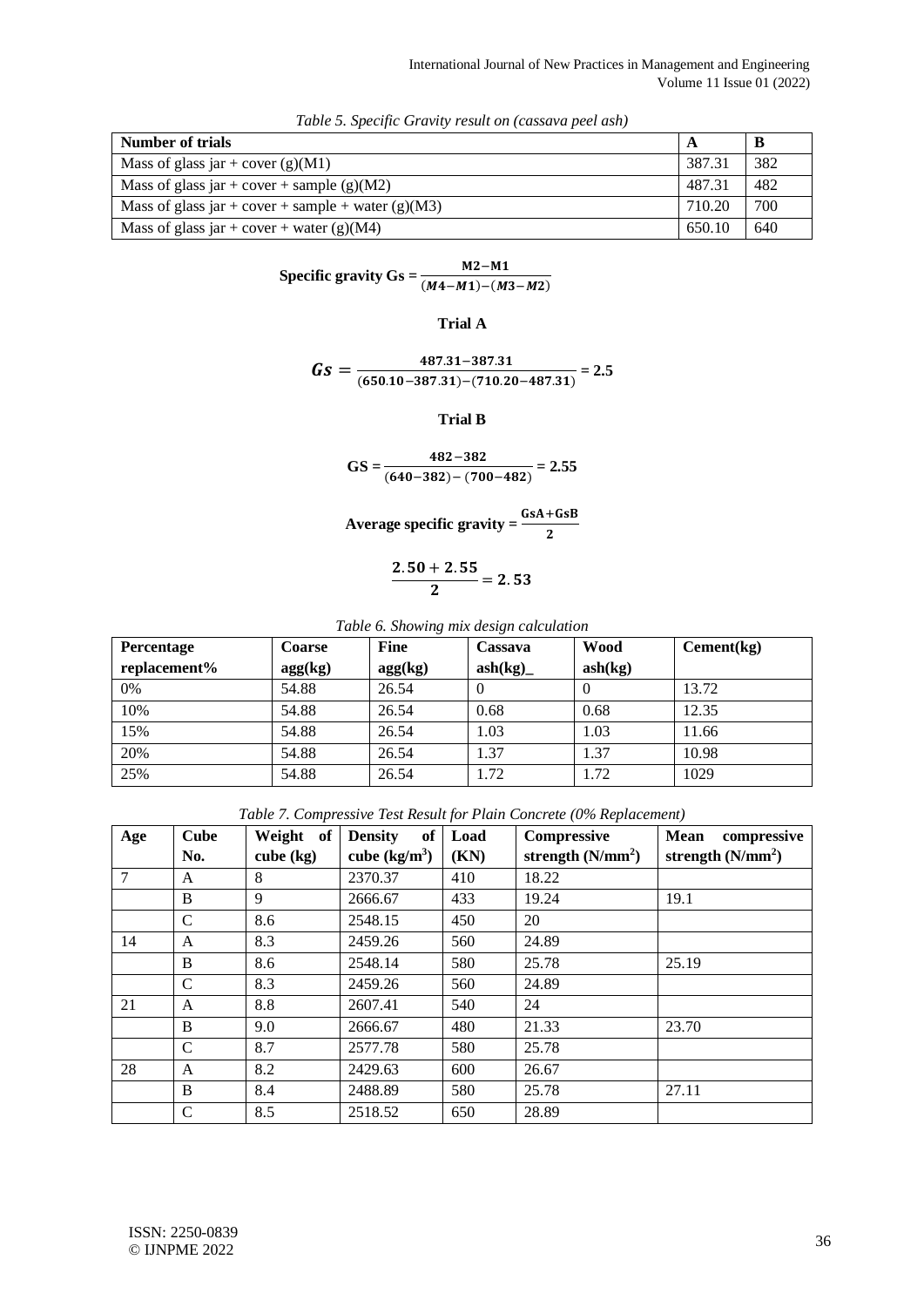| Age | <b>Cube</b>   | Weight<br>of | of<br><b>Density</b> | Load | Compressive         | <b>Mean</b><br>compressive |
|-----|---------------|--------------|----------------------|------|---------------------|----------------------------|
|     | No.           | $cube$ (kg)  | cube $(kg/m^3)$      | (KN) | strength $(N/mm^2)$ | strength $(N/mm^2)$        |
| 7   | A             | 8            | 2370.37              | 350  | 15.50               | 16.72                      |
|     | B             | 8.3          | 2459.26              | 450  | 20.00               |                            |
|     | $\mathcal{C}$ | 8.1          | 2400                 | 330  | 14.67               |                            |
| 14  | A             | 8            | 2370.37              | 454  | 20.17               | 21.02                      |
|     | B             | 7.9          | 2340.74              | 400  | 17.78               |                            |
|     | $\mathcal{C}$ | 8.1          | 2400                 | 565  | 25.10               |                            |
| 21  | A             | 8.1          | 2400                 | 560  | 24.87               | 20.88                      |
|     | B             | 8.2          | 2429.62              | 450  | 20.00               |                            |
|     | $\mathcal{C}$ | 8.3          | 2459.26              | 400  | 17.78               |                            |
| 28  | A             | 8.2          | 2429.62              | 570  | 25.33               |                            |
|     | B             | 8.0          | 2370.37              | 550  | 24.44               | 24.44                      |
|     | C             | 8.6          | 2548.15              | 530  | 23.56               |                            |

## *Table 8 Compressive Test Result for 5% Replacement*

| Table 9. Compressive Test Result for 10% Replacement |  |  |
|------------------------------------------------------|--|--|
|                                                      |  |  |

| Age | <b>Cube</b>   | Weight<br>of | of<br><b>Density</b> | Load | Compressive         | Mean<br>compressive |
|-----|---------------|--------------|----------------------|------|---------------------|---------------------|
|     | No.           | cube $(g)$   | cube $(kg/m^3)$      | (KN) | strength $(N/mm^2)$ | strength $(N/mm^2)$ |
| 7   | A             | 8.2          | 2429.62              | 375  | 16.67               |                     |
|     | B             | 8.0          | 2370.37              | 355  | 15.78               | 15.56               |
|     | $\mathcal{C}$ | 8.1          | 2400.00              | 320  | 14.22               |                     |
|     |               |              |                      |      |                     |                     |
| 14  | A             | 8.4          | 2488.89              | 550  | 24.44               | 21.63               |
|     | B             | 8.0          | 2370.37              | 500  | 22.22               |                     |
|     | $\mathcal{C}$ | 8.1          | 2400.00              | 410  | 18.22               |                     |
| 21  | A             | 8.2          | 2429.62              | 555  | 24.67               | 20.00               |
|     | B             | 8.5          | 2518.52              | 550  | 24.44               |                     |
|     | $\mathsf{C}$  | 8.1          | 2400.00              | 450  | 20.00               |                     |
| 28  | A             | 8.2          | 2429.62              | 550  | 24.44               |                     |
|     | B             | 8.3          | 2459.26              | 500  | 22.22               | 23.25               |
|     | C             | 8.2          | 2429.62              | 520  | 23.1                |                     |

*Table 10. Compressive Test Result for 15% Replacement)*

| Age | <b>Cube</b><br>No. | Weight<br>of<br>$cube$ (kg) | Density of cube<br>(kg/m3) | Load<br>(KN) | Compressive<br>strength $(N/mm^2)$ | Mean compressive<br>strength $(N/mm2)$ |
|-----|--------------------|-----------------------------|----------------------------|--------------|------------------------------------|----------------------------------------|
| 7   | A                  | 8.1                         | 2400                       | 300          | 13.31                              |                                        |
|     | B                  | 8.2                         | 2429.63                    | 280          | 12.44                              | 13.33                                  |
|     | $\mathcal{C}$      | 8.0                         | 2370.37                    | 320          | 14.22                              |                                        |
| 14  | A                  | 8.1                         | 2400.00                    | 350          | 15.56                              |                                        |
|     | B                  | 8.2                         | 2429.63                    | 380          | 16.89                              | 18.22                                  |
|     | $\mathsf{C}$       | 8.0                         | 2370.37                    | 500          | 22.22                              |                                        |
| 21  | $\mathsf{A}$       | 8.3                         | 2459.26                    | 450          | 20.00                              |                                        |
|     | B                  | 8.4                         | 2488.89                    | 500          | 22.22                              | 22.57                                  |
|     | $\mathsf{C}$       | 8.5                         | 2518.52                    | 570          | 25.33                              |                                        |
| 28  | A                  | 8.1                         | 2400.00                    | 500          | 22.22                              |                                        |
|     | B                  | 8.3                         | 2459.26                    | 550          | 24.44                              | 23.26                                  |
|     | $\mathcal{C}$      | 8.5                         | 2518.52                    | 570          | 23.11                              |                                        |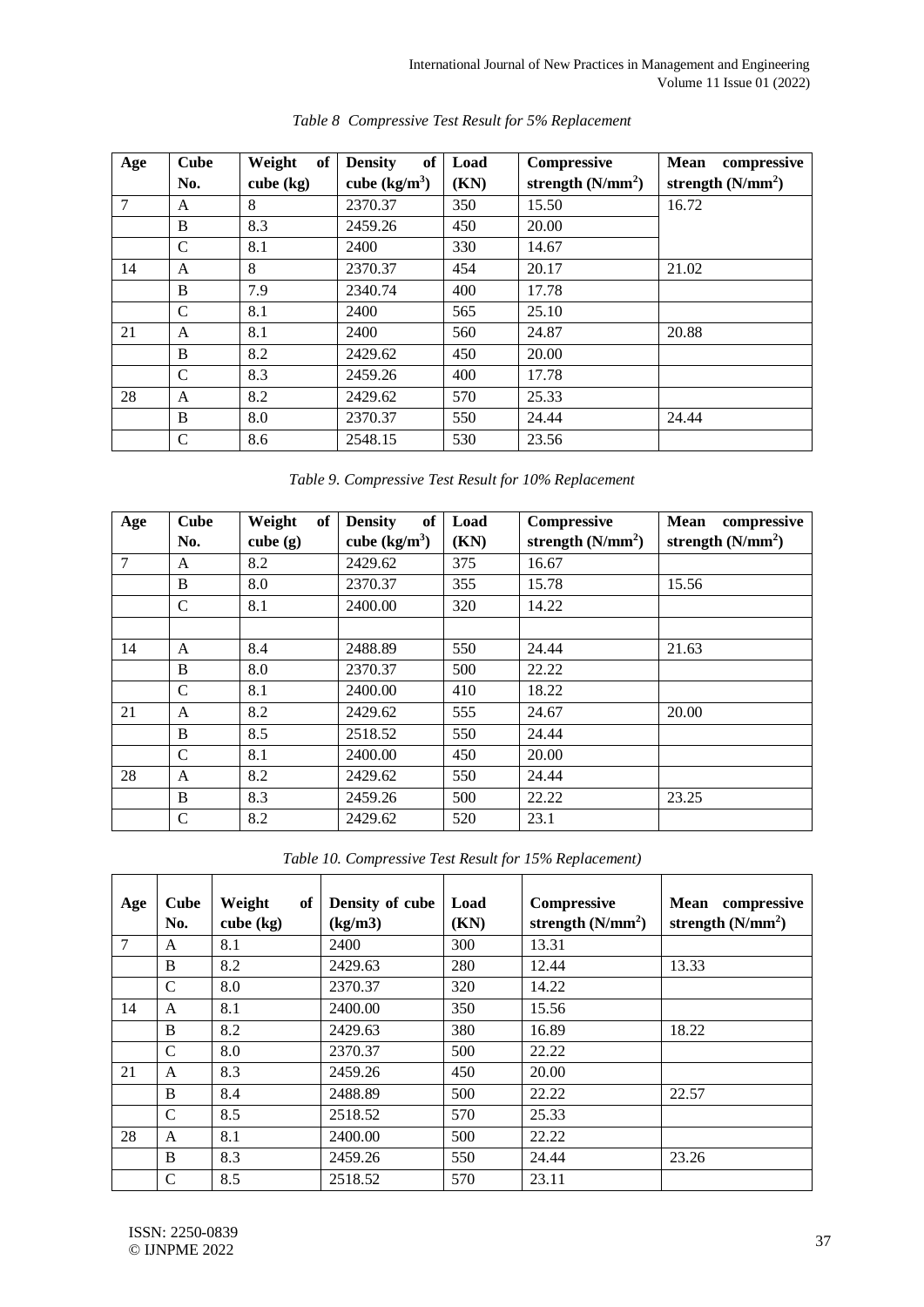| Age | Cube          | of<br>Weight | of<br>Density          | Load | Compressive         | compressive<br>Mean |  |
|-----|---------------|--------------|------------------------|------|---------------------|---------------------|--|
|     | No.           | $cube$ (kg)  | cube $(kg/m3)$<br>(KN) |      | strength $(N/mm^2)$ | strength $(N/mm^2)$ |  |
| 7   | A             | 7.9          | 2340.74                | 300  | 13.33               |                     |  |
|     | B             | 7.8          | 2311.11                | 390  | 17.33               | 14.81               |  |
|     | $\mathcal{C}$ | 8.0          | 2370.37                | 310  | 13.78               |                     |  |
| 14  | A             | 8.1          | 2400.00                | 350  | 15.56               |                     |  |
|     | B             | 8.2          | 2429.63                | 410  | 18.22               | 16.45               |  |
|     | $\mathsf{C}$  | 8.0          | 2370.37                | 350  | 15.56               |                     |  |
| 21  | A             | 8.2          | 2429.63                | 380  | 16.89               |                     |  |
|     | B             | 7.9          | 2340.74                | 360  | 16.00               | 16.74               |  |
|     | $\mathsf{C}$  | 7.8          | 2311.11                | 390  | 17.33               |                     |  |
| 28  | A             | 8.1          | 2400.00                | 400  | 17.78               |                     |  |
|     | B             | 8.0          | 2370.74                | 410  | 18.22               | 18.52               |  |
|     | $\mathcal{C}$ | 8.5          | 2518.52                | 440  | 19.56               |                     |  |

*Table 11. Compressive Test Result for 20% Replacement*

| Table 12. Compressive Test Result for 25% Replacement |  |  |
|-------------------------------------------------------|--|--|
|                                                       |  |  |

| Age | <b>Cube</b>   | of<br>Weight | <b>of</b><br><b>Density</b> | Load | Compressive         | compressive<br>Mean |
|-----|---------------|--------------|-----------------------------|------|---------------------|---------------------|
|     | No.           | $cube$ (kg)  | cube $(kg/m3)$              | (KN) | strength $(N/mm^2)$ | strength $(N/mm^2)$ |
| 7   | A             | 7.5          | 2222.22                     | 290  | 12.89               |                     |
|     | B             | 7.6          | 2251.85                     | 300  | 13.33               | 13.33               |
|     | C             | 7.9          | 2340.79                     | 310  | 13.78               |                     |
| 14  | A             | 8.0          | 2370.74                     | 310  | 13.78               |                     |
|     | B             | 7.9          | 2340.79                     | 320  | 14.22               | 13.78               |
|     | $\mathcal{C}$ | 8.1          | 2400.00                     | 300  | 13.33               |                     |
| 21  | A             | 8.1          | 2400.00                     | 330  | 14.67               |                     |
|     | B             | 8.2          | 2429.63                     | 340  | 15.11               | 15.04               |
|     | $\mathcal{C}$ | 8.1          | 2400.00                     | 345  | 15.33               |                     |
| 28  | A             | 8.0          | 2370.74                     | 350  | 15.56               |                     |
|     | B             | 8.1          | 2400.00                     | 360  | 16.00               | 15.93               |
|     | $\mathsf{C}$  | 8.2          | 2429.63                     | 365  | 16.22               |                     |

## *Table 13. Ratio Properties*

| Water cement ratio | 0.50                                       |  |  |
|--------------------|--------------------------------------------|--|--|
| Mix proportion     | 1:2:4                                      |  |  |
| Area of cube       | $150$ mm x $150$ mm = 22500mm <sup>2</sup> |  |  |

| Table 14. Mean compressive strength (N/mm <sup>2</sup> ) |  |  |
|----------------------------------------------------------|--|--|
|----------------------------------------------------------|--|--|

| <b>Days</b> | 100%          | $5\%$ (C.PA+ | 10%       | 15%       | 20%       | 25%       |
|-------------|---------------|--------------|-----------|-----------|-----------|-----------|
|             | <b>Cement</b> | W.A)         | $(C.PA +$ | $(C.PA+)$ | $(C.PA+)$ | $(C.PA+)$ |
|             | (control)     |              | W.A)      | W.A)      | W.A       | W.A)      |
| 7days       | 19.10         | 16.72        | 15.56     | 13.33     | 14.81     | 13.33     |
| 14days      | 25.19         | 21.02        | 21.63     | 18.22     | 16.45     | 13.78     |
| 21days      | 23.70         | 20.88        | 20.00     | 22.27     | 16.74     | 15.04     |
| 28days      | 27.11         | 24.44        | 23.25     | 23.26     | 18.52     | 15.93     |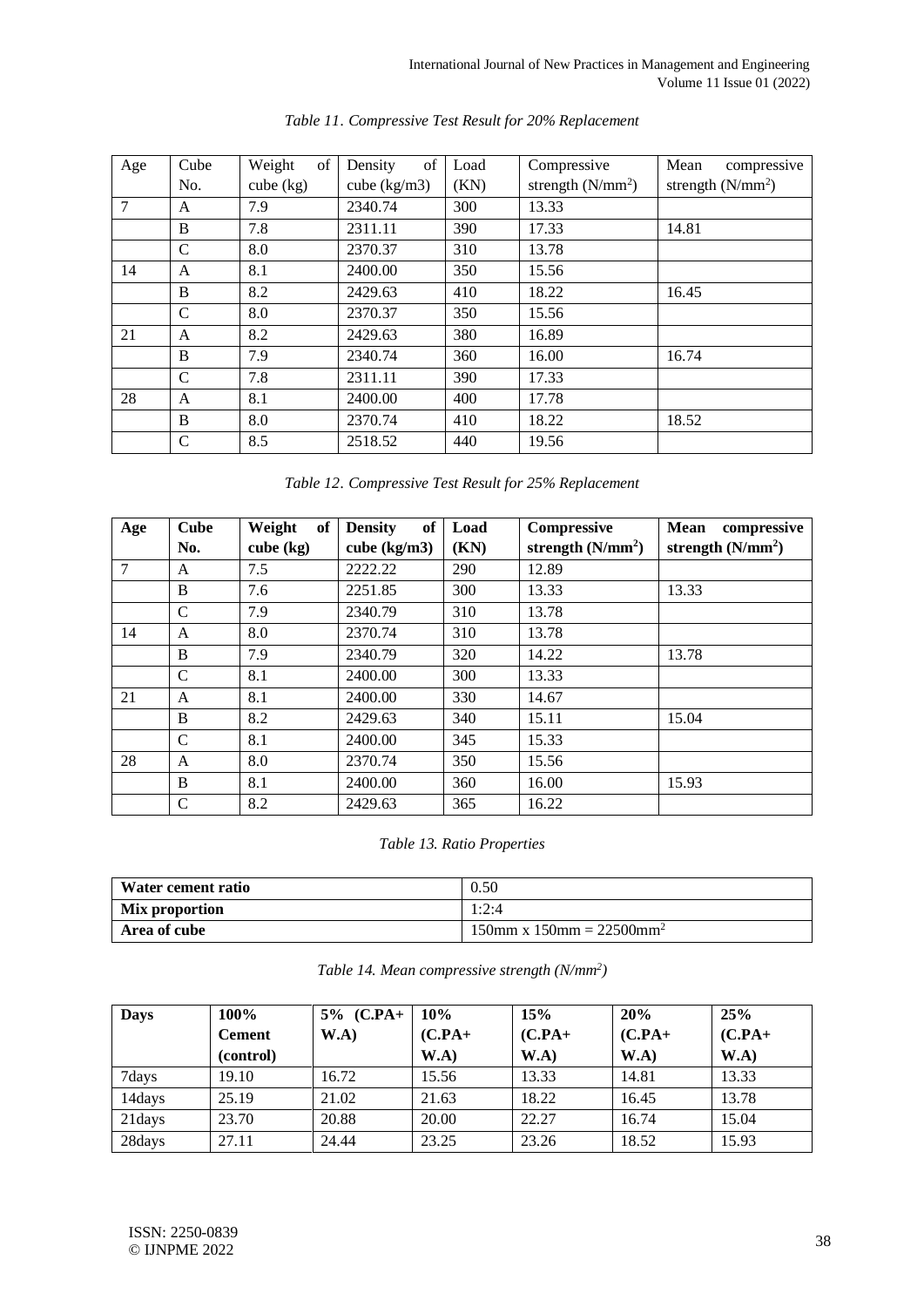

*Figure 2: Graph of strength against percentage (%) for (CPA+W.A) AND O.P.C*

## **b. Discussion of Result**

The tables from 7-12 show the mean strength of concrete at 7, 14, 21 and 28 curing days. It shows that 0,5,10,15,20 and 25% replacement of OPC cement with wood ash and cassava ash has the mean strength of 0%(27.11N/mm<sup>2</sup>), 5%(24.44N/mm<sup>2</sup>), 10%(23.25N/mm<sup>2</sup>), 15%(23.36N/mm<sup>2</sup>), 20%(18.52N/mm<sup>2</sup>) and 25%(15.93N/mm<sup>2</sup>). From the result, 0% has the highest mean strength at 28 days and 25% has the lowest mean strength at 28 days. From the BS Code specification, a plain concrete should not be less than 20N/mm at 28 days crushing strength. Therefore, replacement at 5, 10 15% are within specification while 20 and 25% are not suitable for structural concrete.

### **V. Conclusion**

The research work carried out on the partial replacement of cement with wood ash and cassava peel ash in concrete production drawn the following conclusions;

- that the use of cassava peel ash and wood ash can considerably reduce the amount of cement used in concrete production when partially replaced with ordinary Portland cement (OPC).
- The adequate compressive strength of concrete with pozzolainic material like wood ash and cassava peel ash can be achieved by replacing at 5%, 10%, and 15% while 20% and 25% replacement will not give an adequate concrete that conform to the BS standard which state that all plain concrete should not be less than 20N/mm<sup>2</sup>
- The higher the pozzolainic material added to the cement in concrete production the lower the strength.
- The effects of Cassava Peel Ash and Wood Ash as environment pollution can be reduced when -utilized as part of cement in concrete production.
- The water cement ratio of 0.6 can be adopted due to lower workability when CPA and WA were being partially replaced with OPC.

### **a. Recommendation**

From the analysis, it was observed that 28days crushing strength value at 5%, 10% and 15% replacement which are within the British standard (BS) which states that a concrete with a pozzolanic material should not be less than  $20N/mm^2$  at 28days crushing strength. Therefore, 5%, 10%, and 15%can be recommended for light weight concrete. Curing system can be encouraged since the higher the curing age, the higher the compressive strength of the concrete.